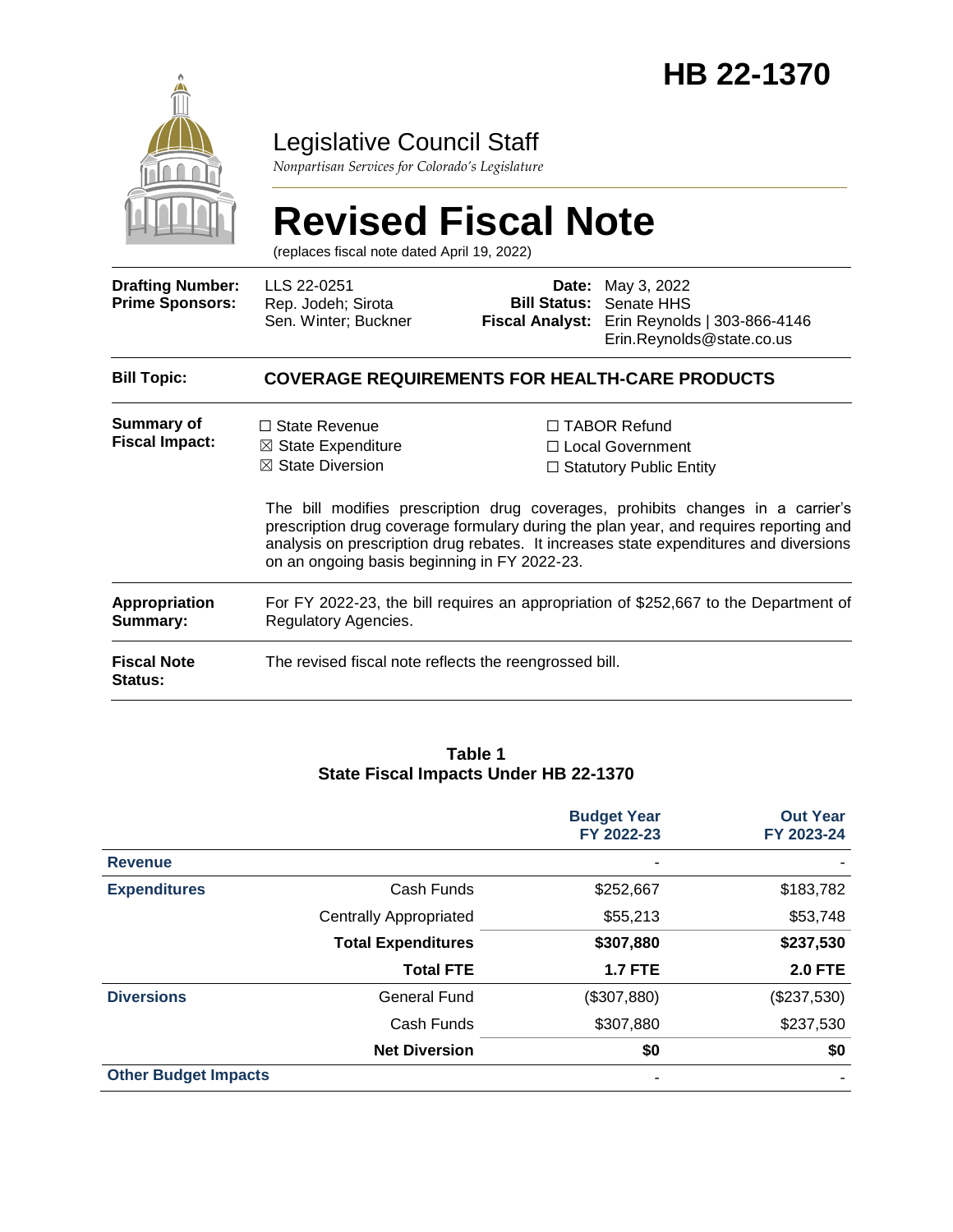Page 2

# Page 2<br>May 3, 2022 **HB 22-1370**

#### **Summary of Legislation**

Beginning January 1, 2023, the bill requires that health insurance carriers that offer an individual or small group health benefit plan to Coloradans to offer at least 25 percent of its plans on the Colorado Health Benefit Exchange and at least 25 percent of its plans not on the exchange in each bronze, silver, gold, and platinum benefit levels in each service area as copayment-only payment structures for all prescription drug cost tiers. The Commissioner of Insurance in the Department of Regulatory Agencies (DORA) may promulgate rules to implement and enforce this policy.

Also beginning in 2023, the bill requires the Department of Health Care Policy and Financing (HCPF), in collaboration with the administrator of the All-Payer Claims Database, to conduct an annual analysis of the prescription drug rebates received in the previous calendar year, by carrier and prescription drug tier, and make the analysis available to the public.

By June 1, 2023, the Division of Insurance must conduct or contract with a third party to conduct a study to evaluate how rebates may be applied in the individual market to reduce a covered person's out-of-pocket costs at the point of sale or to reduce out-of-pocket costs in prescription drug tiers.

Starting January 1, 2024, health insurers are required to ensure that:

- 100 percent of discounts received from a manufacturer in connection with dispensing or administering prescription drugs in the insurer's formulary for that plan year are used to reduce costs;
- 100 percent of the estimated rebates received in connection with dispensing or administering prescription drugs in the insurer's formulary for that plan year are used to reduce policyholder costs.

Each health insurer shall annually report data demonstrating that all discounts and rebates received by health insurers are used to reduce costs for policyholders in compliance with this section. The commissioner must promulgate rules to implement and enforce this section.

Beginning in 2024, a carrier offering a health benefit plan on the individual market or its pharmacy benefit manager is prohibited from modifying or applying a modification to the current prescription drug formulary during the current plan year, such as eliminating a prescription drug from the formulary or moving a prescription drug to a higher cost-sharing tier.

Finally, the bill requires carriers, private utilization review organizations, and pharmacy benefits managers to perform expedited reviews of a step therapy exception request following procedures outlined in the bill.

#### **State Diversions**

This bill diverts about \$310,000 from the General Fund in FY 2022-23 and about \$240,000 in FY 2023-24 and ongoing. This revenue diversion occurs because the bill increases costs in DORA, Division of Insurance, which is funded with premium tax revenue that would otherwise be credited to the General Fund.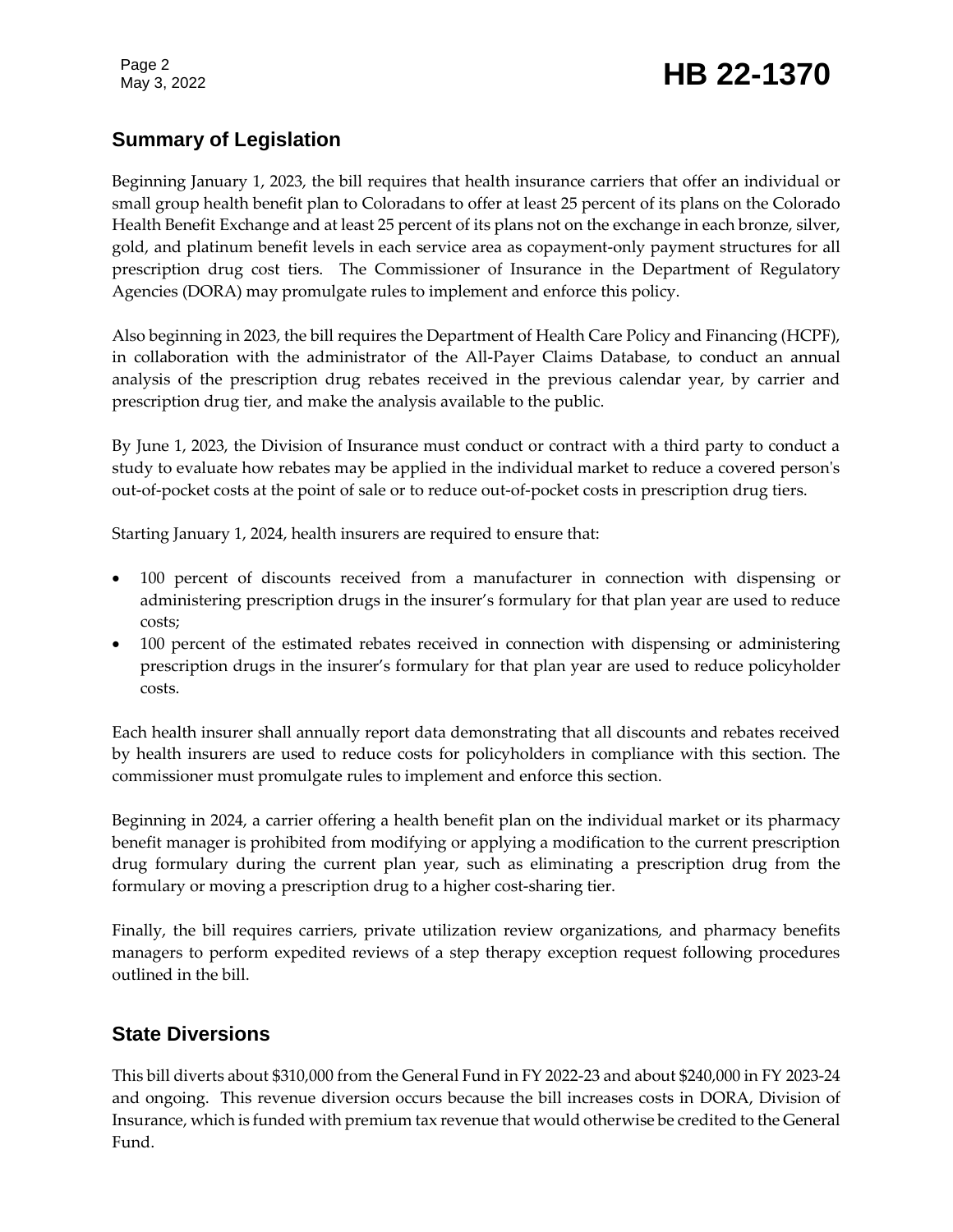## **State Expenditures**

The bill increases state cash fund expenditures in DORA by about \$310,000 in FY 2022-23 and about \$240,000 in FY 2023-24 and ongoing from the Division of Insurance Cash Fund. Expenditures are shown in Table 2 and detailed below.

#### **Table 2 Expenditures Under HB 22-1370**

|                                           | FY 2022-23     | FY 2023-24     |  |  |
|-------------------------------------------|----------------|----------------|--|--|
| <b>Department of Regulatory Agencies</b>  |                |                |  |  |
| <b>Personal Services</b>                  | \$157,972      | \$181,082      |  |  |
| <b>Operating Expenses</b>                 | \$2,295        | \$2,700        |  |  |
| <b>Capital Outlay Costs</b>               | \$12,400       |                |  |  |
| <b>Contractor Costs</b>                   | \$80,000       | ۰              |  |  |
| Centrally Appropriated Costs <sup>1</sup> | \$55,213       | \$53,748       |  |  |
| <b>Total Cost</b>                         | \$307,880      | \$237,530      |  |  |
| <b>Total FTE</b>                          | <b>1.7 FTE</b> | <b>2.0 FTE</b> |  |  |

<sup>1</sup> *Centrally appropriated costs are not included in the bill's appropriation.*

**Department of Regulatory Agencies.** The Division of Insurance in DORA will have new staffing and contractor costs to monitor and enforce provisions against carriers and to collect and audit compliance data. First-year staffing costs are prorated for a September 1 start date. Standard operating and capital outlay costs are included.

- **Staff.** The division requires 1.0 FTE rate and financial analyst to create a template for formulary review and to review changes in prescription drug formularies for roughly 100 drugs lists for the individual and small group market and roughly 200 drugs lists for the large group market. The position will also provide support to carriers in correcting errors to their submissions. In addition, the bill's rebate provision requires the division to collect data from carriers and perform an analysis to determine the feasibility of applying rebates to reduce a person's cost sharing at the point of sale, which necessitates 1.0 FTE actuary to review data submissions from carriers, perform research to verify carrier attestations regarding rebates, and to review filings submitted by carriers indicating they are in compliance and using rebates to reduce consumers' costs. Finally, the division requires 0.1 FTE rate and financial analyst for rulemaking related to regulations regarding carriers offering copayment-only plans, changes in step therapy protocol, and to create a step therapy protocols exception request form.
- **Contractor costs.** The division requires 200 hours of a contractor at \$400 per hour to assist in evaluating how rebates may be applied to reduce a covered persons defined cost sharing for each prescription drug at the point of sale and determine how rebates may be applied to reduce defined cost sharing and the impact on premiums.